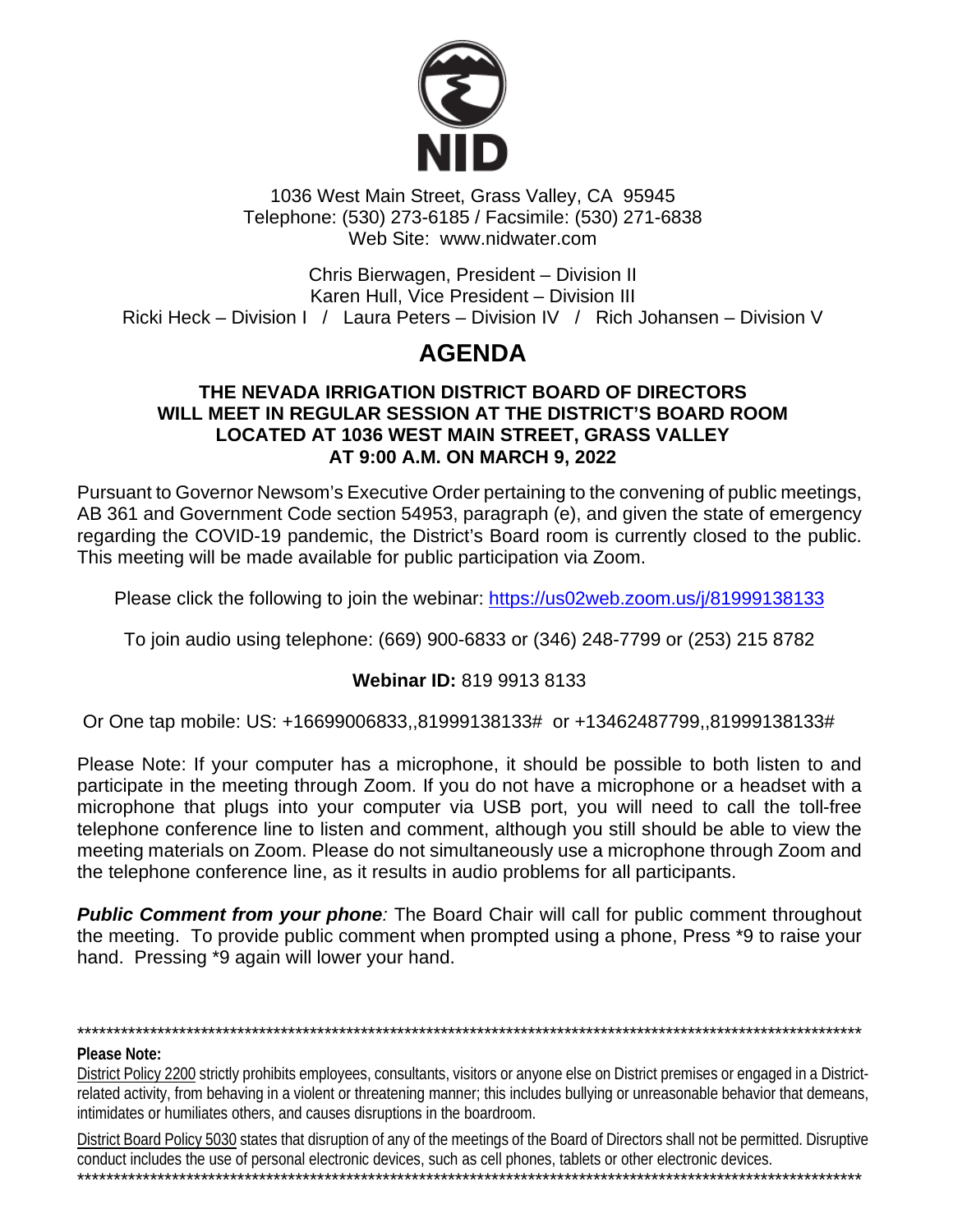# **STANDING ORDERS**

- Call the Meeting to Order
- Pledge of Allegiance
- Roll Call

**\* \* \***

# **PUBLIC COMMENT ON ITEMS NOT ON THE AGENDA \***

Please limit comments to three (3) minutes per person

**\* \* \***

# **CONSENT AGENDA**

- 1. Approve [the Minutes](https://www.nidwater.com/files/0fd551b35/03092022_BOD_Item_1.pdf) of the regular meeting on February 23, 2022
- 2. AB 361 Compliance [Brown Act/Covid-19 Teleconference and Remote Meeting](https://www.nidwater.com/files/3927b624f/03092022_BOD_Item_2.pdf)  [Requirements:](https://www.nidwater.com/files/3927b624f/03092022_BOD_Item_2.pdf) Adopt Resolution 2022-11 (Re-Authorizing Remote Meetings Consistent with AB 361)
- 3. Quitclaim [Lincoln Meadows Subdivision \(Project #2429\):](https://www.nidwater.com/files/02e0d9403/03092022_BOD_Item_3.pdf) Approve the quitclaim deed for easement of a portion of the Lincoln Canal and authorize the General Manager to sign the quitclaim deed
- 4. [Warrants, Projects and Facilities Report, and Investment Report:](https://www.nidwater.com/files/92aa99338/03092022_BOD_Item_4.pdf) Ratify the issuance of warrants by receiving and filing the check registers, Project and Facility Report, and Investment Transaction Report for the period February 5 to February 18, 2022

# **GENERAL ORDERS**

- 5. [South Yuba Canal/Deer Creek Powerhouse:](https://www.nidwater.com/files/767d7990f/03092022_BOD_Item_5.pdf) Adopt Resolution 2022-13 South Yuba Canal/Deer Creek Powerhouse approving the following:
	- Six job descriptions
	- The addition of 3.75 full-time equivalent staff to the 2022 Annual Budget (including salary and benefit expenditures)
	- An amendment to the 2022 Annual Budget
	- Authorize the General Manager to execute the appropriate documents to enter into a new power purchase agreement between the District and the Northern California Power Agency
- 6. [Standing Committees:](https://www.nidwater.com/files/c72da2fbc/03092022_BOD_Item_6.pdf) Provide direction regarding standing committees versus workshop Board structure and that the Board President appoint two Board Members to an Ad Hoc committee to discuss ongoing issues with South Sutter Water District related to resolving their concerns with the District's Application for Assignment of State-Filed Water Rights
- 7. [Regional Group Participation Workshop:](https://www.nidwater.com/files/cd4db15a0/03092022_BOD_Item_7.pdf) Workshop discussion on benefits and cost for NID involvement in various regional groups and organizations
- 8. [Redistricting 2021-2022:](https://www.nidwater.com/files/bae5b12b1/03092022_BOD_Item_8.pdf) Review preliminary maps, conduct public hearing and consider adoption of Resolution 2022-12 – Adjustment of Division Boundaries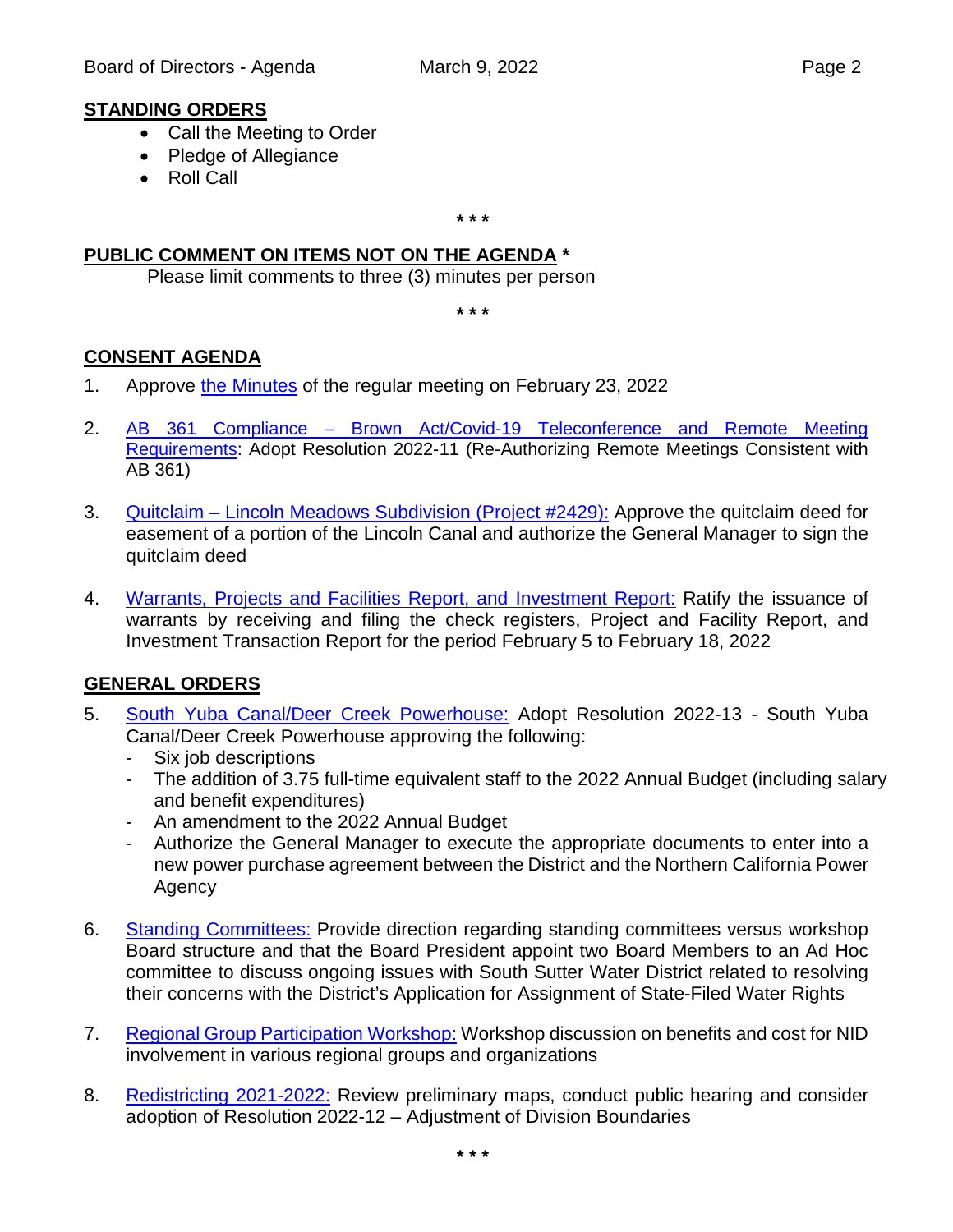# **GENERAL MANAGER'S REPORT:**

The General Manager will provide a report on current activities within the District of interest to the public and the Board. Items to be discussed by the General Manager will be conditions of current water supply and water sales, legislative or regulatory items of interest not yet requiring action, and public affairs activities occurring within the District directly or indirectly involving District operations. **\* \* \***

### **BOARD OF DIRECTORS' ITEMS / REPORTS:**

Directors may provide brief reports on meetings, conferences, and seminars attended by the Directors of interest to the District and the public. Directors may also report on community comments and activities of interest.

**\* \* \***

### **ADJOURN**

The next regular meeting of the Board of Directors will be held on **March 23, 2022 at 9:00 a.m.**  at the District's Business Center located at **1036 West Main Street, Grass Valley, California.**

Next NID Resolution No. 2022-11 Next NID Ordinance No. 2022-01